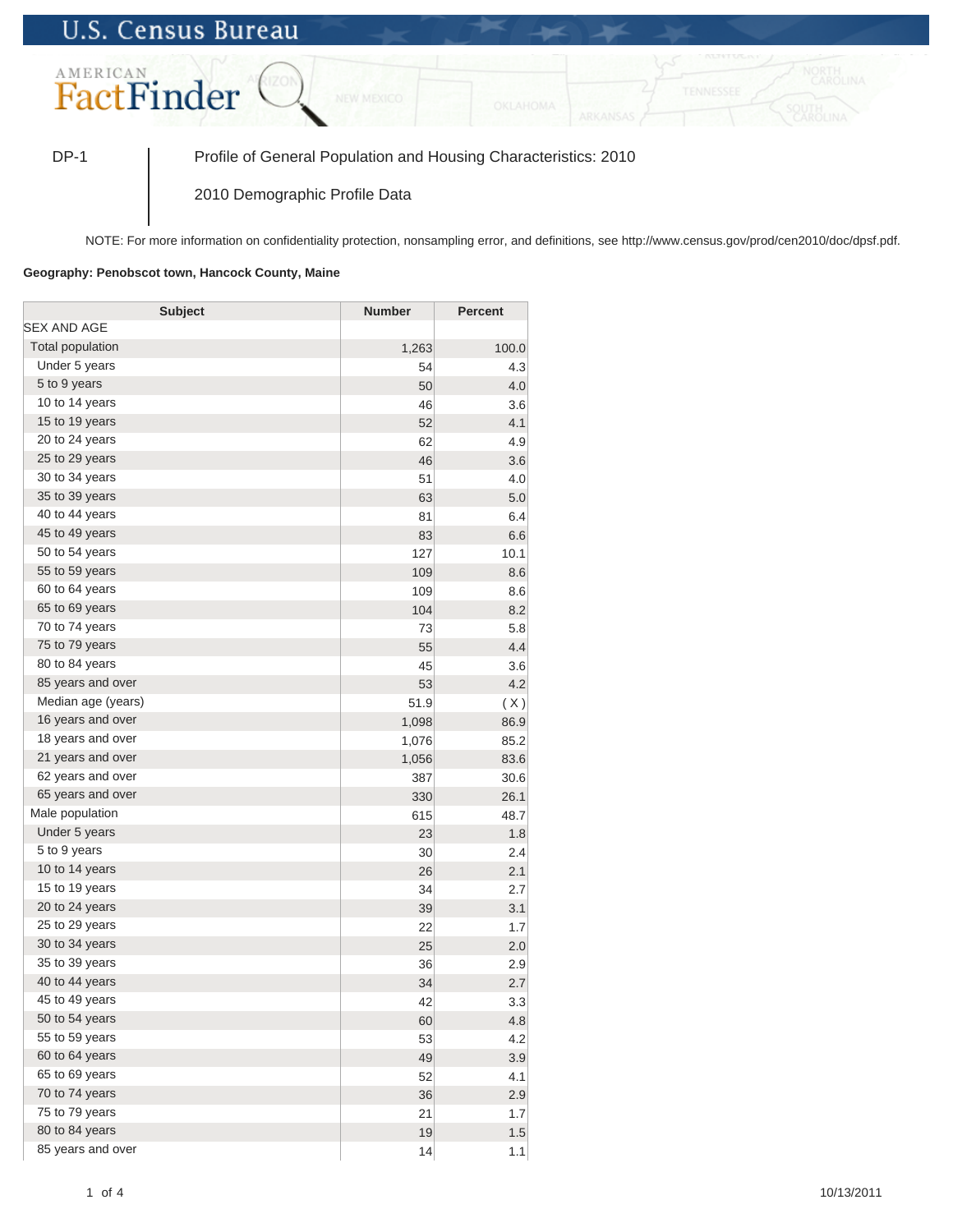| <b>Subject</b>                                                                    | <b>Number</b> | <b>Percent</b> |
|-----------------------------------------------------------------------------------|---------------|----------------|
| Median age (years)                                                                | 49.5          | (X)            |
| 16 years and over                                                                 | 527           | 41.7           |
| 18 years and over                                                                 | 513           | 40.6           |
| 21 years and over                                                                 | 499           | 39.5           |
| 62 years and over                                                                 | 167           | 13.2           |
| 65 years and over                                                                 | 142           | 11.2           |
| Female population                                                                 | 648           | 51.3           |
| Under 5 years                                                                     | 31            | 2.5            |
| 5 to 9 years                                                                      | 20            | 1.6            |
| 10 to 14 years                                                                    | 20            | 1.6            |
| 15 to 19 years                                                                    | 18            | 1.4            |
| 20 to 24 years                                                                    | 23            | 1.8            |
| 25 to 29 years                                                                    | 24            | 1.9            |
| 30 to 34 years                                                                    | 26            | 2.1            |
| 35 to 39 years                                                                    | 27            | 2.1            |
| 40 to 44 years                                                                    | 47            | 3.7            |
| 45 to 49 years                                                                    | 41            | 3.2            |
| 50 to 54 years                                                                    | 67            | 5.3            |
| 55 to 59 years                                                                    | 56            | 4.4            |
| 60 to 64 years                                                                    | 60            | 4.8            |
| 65 to 69 years                                                                    | 52            | 4.1            |
| 70 to 74 years                                                                    | 37            | 2.9            |
| 75 to 79 years                                                                    | 34            | 2.7            |
| 80 to 84 years                                                                    | 26            | 2.1            |
| 85 years and over                                                                 | 39            | 3.1            |
| Median age (years)                                                                | 53.8          | (X)            |
| 16 years and over                                                                 | 571           | 45.2           |
| 18 years and over                                                                 | 563           | 44.6           |
| 21 years and over                                                                 | 557           | 44.1           |
| 62 years and over                                                                 | 220           | 17.4           |
| 65 years and over                                                                 | 188           | 14.9           |
| <b>RACE</b>                                                                       |               |                |
| <b>Total population</b>                                                           | 1,263         | 100.0          |
| One Race                                                                          | 1,248         | 98.8           |
| White                                                                             | 1,231         | 97.5           |
| <b>Black or African American</b>                                                  | 2             | 0.2            |
| American Indian and Alaska Native                                                 | 5             | 0.4            |
| Asian                                                                             | 8             | 0.6            |
| Asian Indian                                                                      | 0             | 0.0            |
| Chinese                                                                           | 1             | 0.1            |
| Filipino                                                                          | 1             | 0.1            |
| Japanese                                                                          | 1             | 0.1            |
| Korean                                                                            | 1             | 0.1            |
| Vietnamese                                                                        | 4             | 0.3            |
| Other Asian [1]<br>Native Hawaiian and Other Pacific Islander                     | 0             | 0.0            |
|                                                                                   | 0             | 0.0            |
| Native Hawaiian                                                                   | 0             | 0.0            |
| Guamanian or Chamorro                                                             | 0             | 0.0            |
| Samoan                                                                            | 0             | 0.0            |
| Other Pacific Islander [2]                                                        | 0             | 0.0            |
| Some Other Race                                                                   | 2             | 0.2            |
| Two or More Races                                                                 | 15            | 1.2            |
| White; American Indian and Alaska Native [3]                                      | 10            | 0.8            |
| White; Asian [3]                                                                  | 3             | 0.2            |
| White; Black or African American [3]                                              | 1             | 0.1            |
| White; Some Other Race [3]<br>Race alone or in combination with one or more other | 0             | 0.0            |
| races: [4]                                                                        |               |                |
| White                                                                             | 1,246         | 98.7           |
| <b>Black or African American</b>                                                  | 4             | 0.3            |
| American Indian and Alaska Native                                                 | 16            | 1.3            |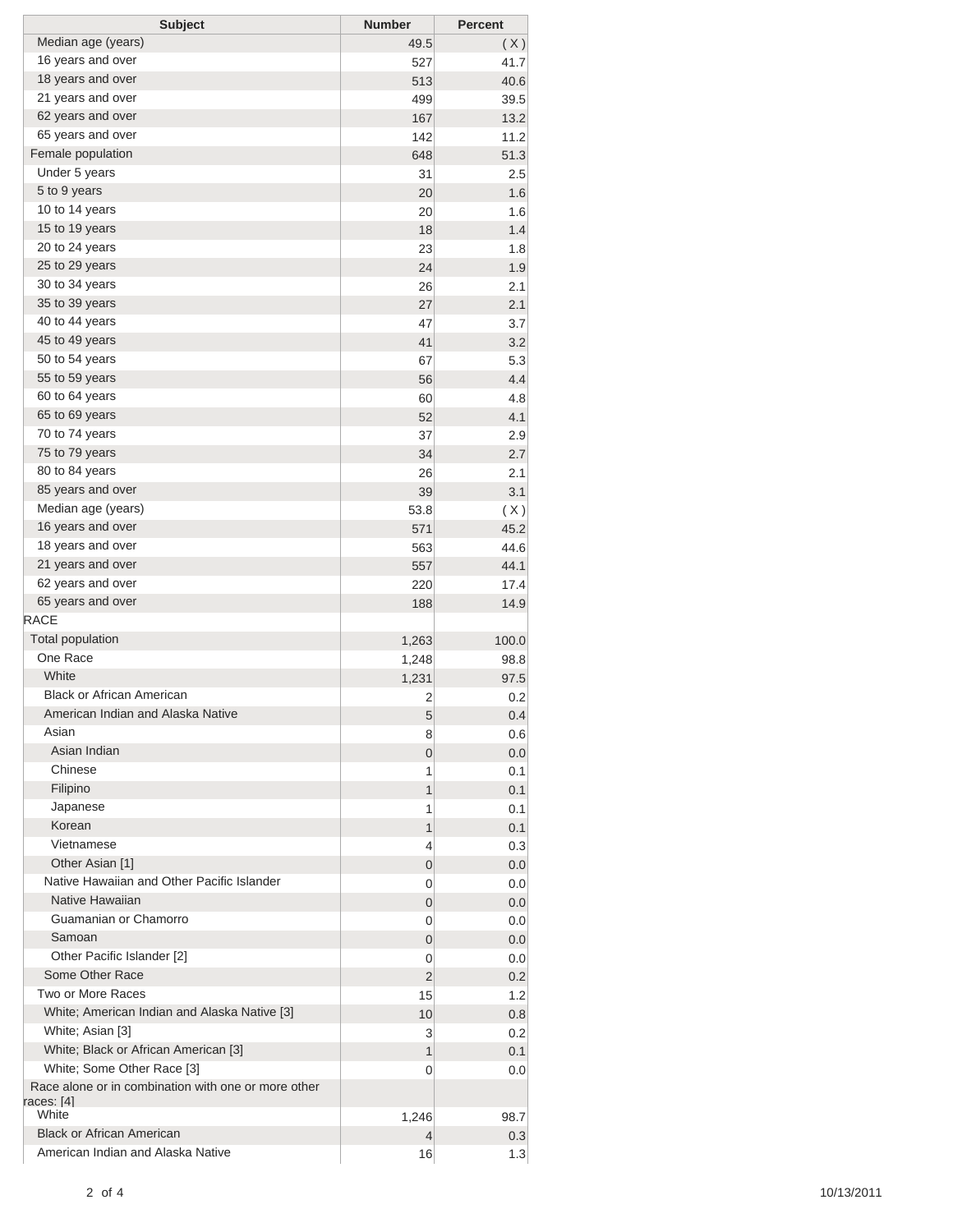| <b>Subject</b>                                   | <b>Number</b>  | <b>Percent</b> |
|--------------------------------------------------|----------------|----------------|
| Asian                                            | 11             | 0.9            |
| Native Hawaiian and Other Pacific Islander       | 0              | 0.0            |
| Some Other Race                                  | 2              | 0.2            |
| HISPANIC OR LATINO                               |                |                |
| <b>Total population</b>                          | 1,263          | 100.0          |
| Hispanic or Latino (of any race)                 | 12             | 1.0            |
| Mexican                                          | 0              | 0.0            |
| <b>Puerto Rican</b>                              | 4              | 0.3            |
| Cuban                                            | 1              | 0.1            |
| Other Hispanic or Latino [5]                     | 7              | 0.6            |
| Not Hispanic or Latino                           | 1,251          | 99.0           |
| HISPANIC OR LATINO AND RACE                      |                |                |
| <b>Total population</b>                          | 1,263          | 100.0          |
| Hispanic or Latino                               | 12             | 1.0            |
| White alone                                      | 10             | 0.8            |
| Black or African American alone                  | 0              | 0.0            |
| American Indian and Alaska Native alone          | 0              | 0.0            |
| Asian alone                                      | 0              | 0.0            |
| Native Hawaiian and Other Pacific Islander alone | 0              | 0.0            |
| Some Other Race alone                            | 2              | 0.2            |
| Two or More Races                                | $\overline{0}$ | 0.0            |
| Not Hispanic or Latino                           | 1,251          | 99.0           |
| White alone                                      | 1,221          | 96.7           |
| <b>Black or African American alone</b>           | 2              | 0.2            |
| American Indian and Alaska Native alone          | 5              | 0.4            |
| Asian alone                                      | 8              | 0.6            |
| Native Hawaiian and Other Pacific Islander alone | 0              | 0.0            |
| Some Other Race alone                            | 0              | 0.0            |
| <b>Two or More Races</b>                         | 15             | 1.2            |
| <b>RELATIONSHIP</b>                              |                |                |
| Total population                                 | 1,263          | 100.0          |
| In households                                    | 1,224          | 96.9           |
| Householder                                      | 593            | 47.0           |
| Spouse [6]                                       | 289            | 22.9           |
| Child                                            | 214            | 16.9           |
| Own child under 18 years                         | 167            | 13.2           |
| Other relatives                                  | 42             | 3.3            |
| Under 18 years                                   | 16             | 1.3            |
| 65 years and over                                | 10             | 0.8            |
| <b>Nonrelatives</b>                              | 86             | 6.8            |
| Under 18 years                                   | 4              | 0.3            |
| 65 years and over                                | 6              | 0.5            |
| Unmarried partner                                | 51             | 4.0            |
| In group quarters                                | 39             | 3.1            |
| Institutionalized population                     | 39             | 3.1            |
| Male                                             | 12             | 1.0            |
| Female                                           | 27             | 2.1            |
| Noninstitutionalized population                  | 0              | 0.0            |
| Male                                             | 0              | 0.0            |
| Female                                           | 0              | 0.0            |
| HOUSEHOLDS BY TYPE                               |                |                |
| <b>Total households</b>                          | 593            | 100.0          |
| Family households (families) [7]                 | 347            | 58.5           |
| With own children under 18 years                 | 99             | 16.7           |
| Husband-wife family                              | 289            | 48.7           |
| With own children under 18 years                 | 69             | 11.6           |
| Male householder, no wife present                | 23             | 3.9            |
| With own children under 18 years                 | 14             | 2.4            |
| Female householder, no husband present           | 35             | 5.9            |
| With own children under 18 years                 | 16             | 2.7            |